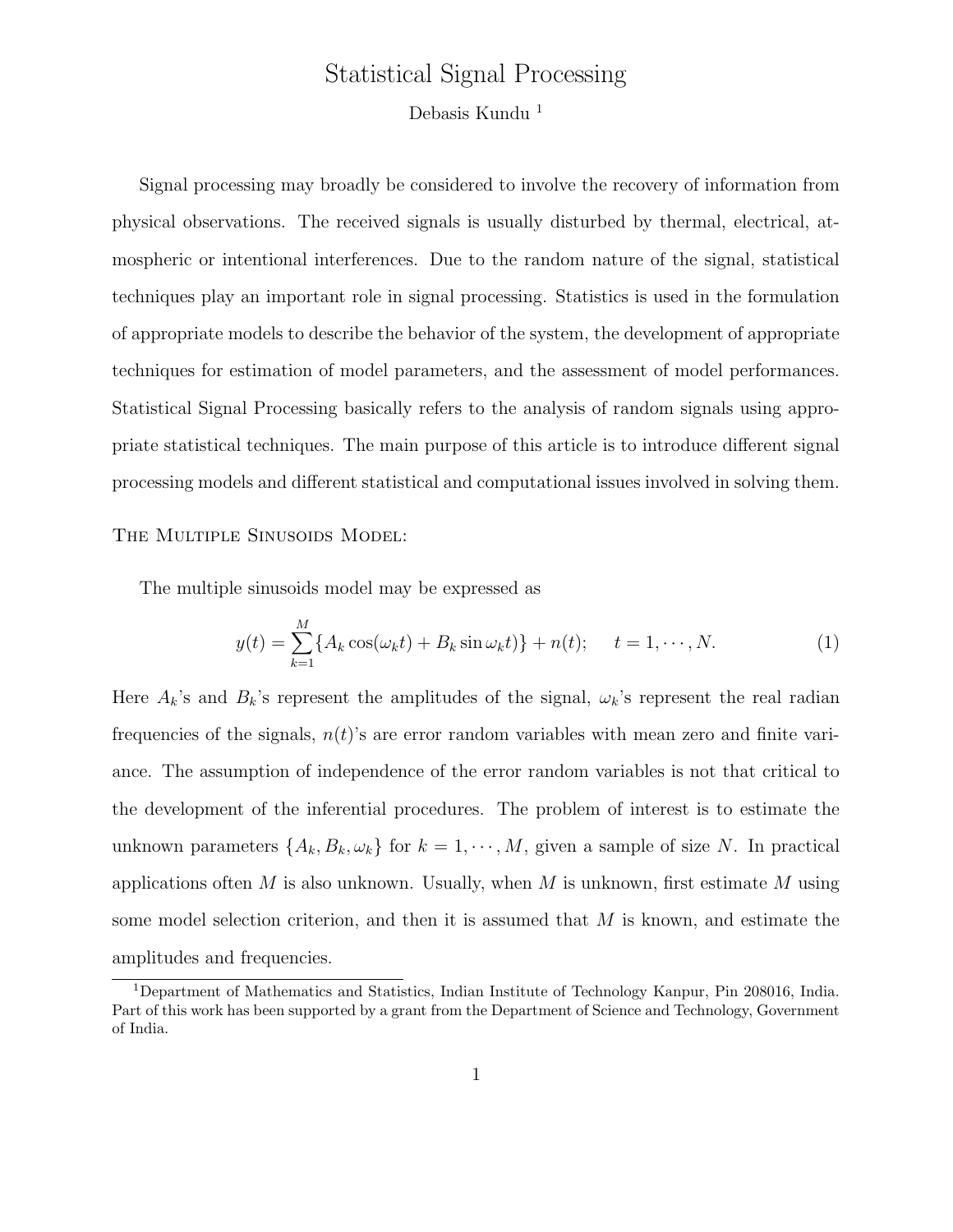The sum of sinusoidal model (1) plays the most important role in the Statistical Signal Processing literature. Most of the periodic signals can be well approximated by the model (1) with the proper choice of M and with the amplitudes and frequencies. For several applications of this model in different fields see Brillinger (1987).

The problem is an extremely challenging problem both from the theoretical and computational points of view. As a statistician Fisher (1929) first considered this problem. It seems that the standard least squares estimators will be the natural choice in this case, but finding the least squares estimators, and establishing their properties are far from trivial issues. Although, the model (1) is a non-linear regression model, but the standard sufficient conditions needed for the least squares estimators to be consistent and asymptotically normal do not hold true in this case. Special care is needed in establishing the consistency and asymptotic normality properties of the least squares estimators, see for example Hannan (1973) and Kundu (1991) in this respect. Moreover, for computing the least squares estimators, most of the standard techniques like Newton-Raphson or its variants do not often converge even from good starting values. Even if it converges, it may converge to a local minimum rather than a global minimum due to highly non-linear nature of the least squares surface. Special purpose algorithms have been developed to solve this problem.

Several approximate solutions have been suggested in the literature. Among several approximate estimators, Forward Backward Linear Prediction (FBLP) and modified EquiVariance Linear Prediction (EVLP) work very well. But it should be mentioned that none of these methods behaves uniformly better than the other. More than 200 references on this topic can be found in Stoica (1993), and see also Quinn and Hannan (2001), the only monograph written by statisticians in this topic.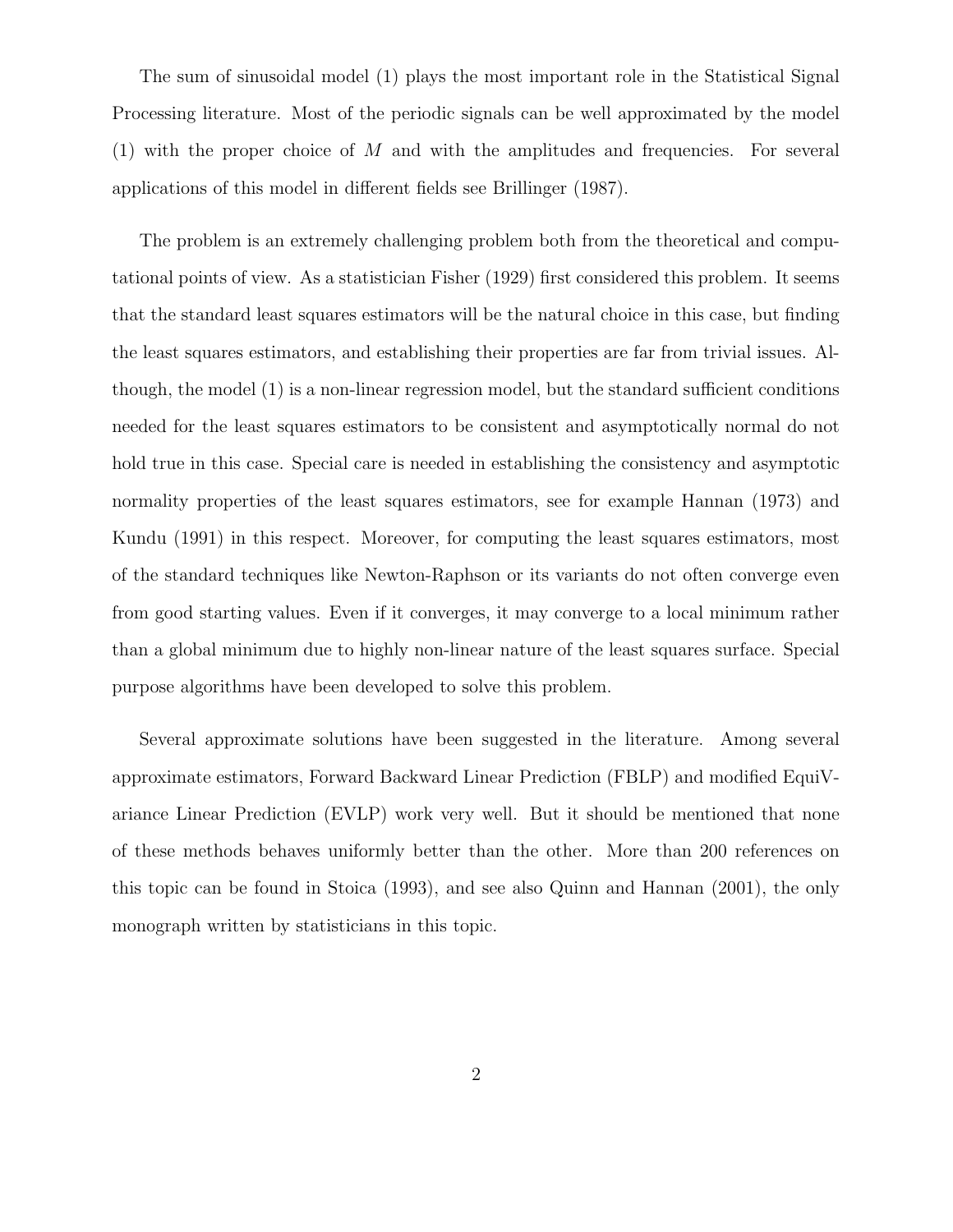Two-Dimensional sinusoidal Model

Two dimensional periodic signals are often being analyzed by the two-dimensional sinusoidal model, which can be written as follows:

$$
y(s,t) = \sum_{k=1}^{M} \{ A_k \cos(\omega_k s + \mu_k t) + B_k \cos(\omega_k s + \mu_k t) \} + n(s,t), \quad s = 1, \cdots S, \ t = \cdots, T.
$$
 (2)

Here  $A_k$ 's and  $B_k$ 's are amplitudes and  $\omega_k$ 's and  $\mu_k$ 's are frequencies. The problem once again involves the estimation of the signal parameters namely  $A_k$ 's,  $B_k$ 's,  $\omega_k$ 's and  $\mu_k$ 's from the data  $\{y(s,t)\}.$ 

The model (2) has been used very successfully for analyzing two dimensional gray texture data, see for example Zhang and Mandrekar (2001). A three dimensional version of it can be used for analyzing color texture data also, see Prasad (2009). Some of the estimation procedures available for the one-dimensional problem may be extended quite easily to two or three dimensions. However, several difficulties arise when dealing with high dimensional data. There are several open problems in multidimensional frequency estimation, and this continues to be the active area of research.

## ARRAY MODEL

The area of array processing has received a considerable attention in the past several decades. The signals recorded at the sensors contain information about the structure of the generating signals including the frequency and amplitude of the underlying sources. Consider an array of P sensors receiving signals from M sources  $(P > M)$ . The array geometry is specified by the applications of interest. In array processing, the signals received at the  $i-th$ censor is given by

$$
y_i(t) = \sum_{j=1}^{M} a_i(\theta_j) x_j(t) + n_i(t), \quad i = 1, \cdots, P.
$$
 (3)

Here  $x_j(t)$  represents the signal emitted by the  $j - th$  source, and  $n_i(t)$  represents additive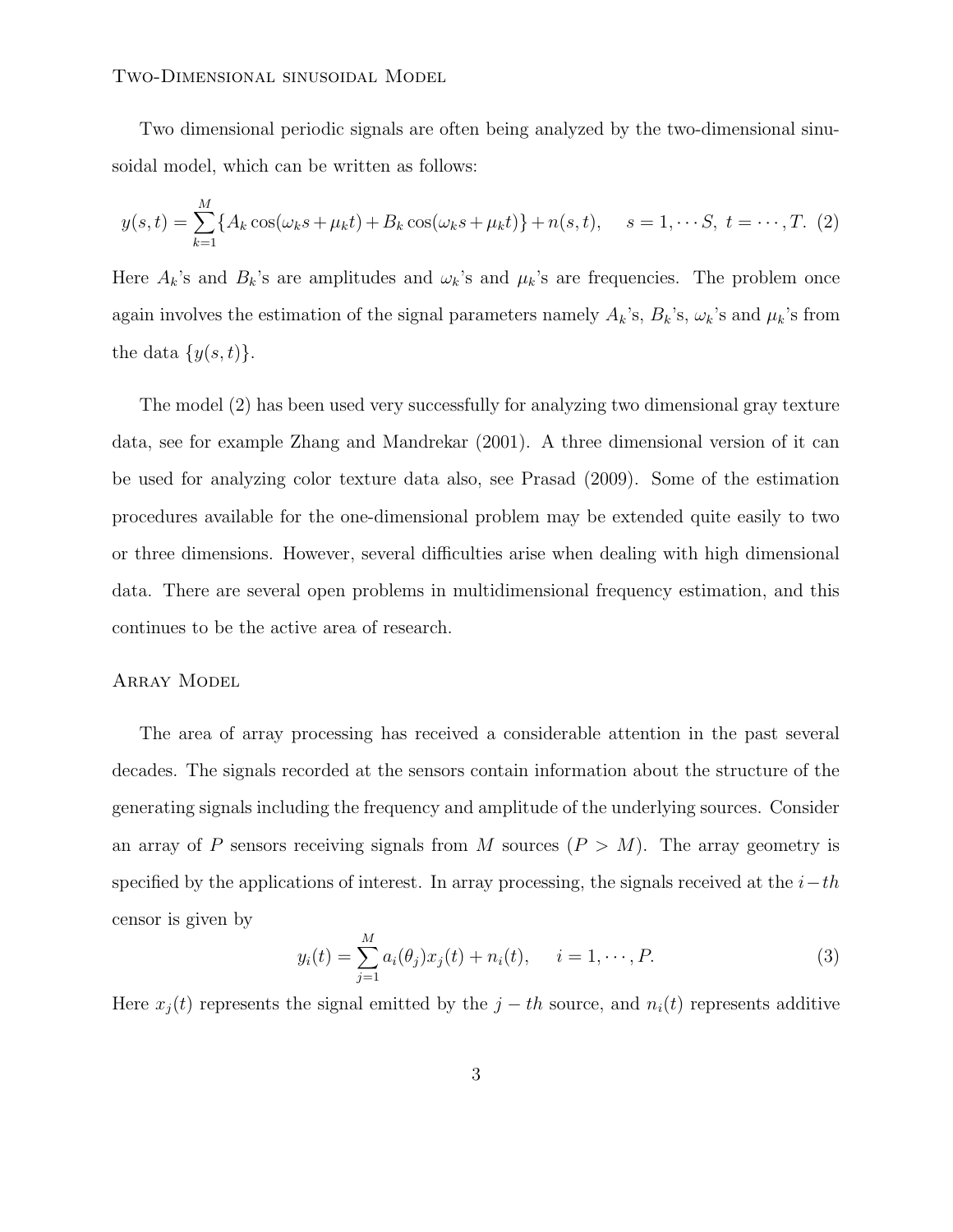noise. The model  $(3)$  may be written in the matrix form as;

$$
y(t) = [a(\theta_1) : \cdots : a(\theta_M)] x(t) + n(t) = A(\theta)x(t) + n(t), \quad t = 1, \cdots, N.
$$
 (4)

The matrix  $A(\theta)$  has a Vandermonde structure if the underlying array is assumed to be uniform linear array. The signal vector  $x(t)$  and the noise vector  $n(t)$  are assumed to be independent and zero mean random processes with covariance matrices  $\Gamma$  and  $\sigma^2 I$  respectively. The main problem here is to estimate the signal vector  $\theta$ , based on the sample  $y(1), \dots, y(N)$ , when the structure of A is known.

Interestingly, instead of using the traditional maximum likelihood method, different subspace fitting methods, like MUltipe SIgnal Classification (MUSIC) and Estimation of Signal Parameters via Rotational Invariance Technique (ESPRIT) and their variants are being used more successfully, see for example the text by Pillai (1989) for detailed descriptions of the different methods.

For basic introduction of the subject the readers are referred to Kay (1987) and Srinath et al. (1996) and for advanced materials see Bose and Rao (1993) and Quinn and Hannan (2001).

## References

- [1] Bose, N.K. and Rao, C.R. (1993), Signal Processing and its Applications, Handbook of Statistics, vol. 10, North-Holland, Amsterdam.
- [2] Brillinger, D. (1987), "Fitting cosines: some procedures and some physical examples", in Applied Statistics, Stochastic Processes and Sampling Theory, eds. MacNeill, I.B. and Umphrey, G.J., Reidel, Dordrecht.